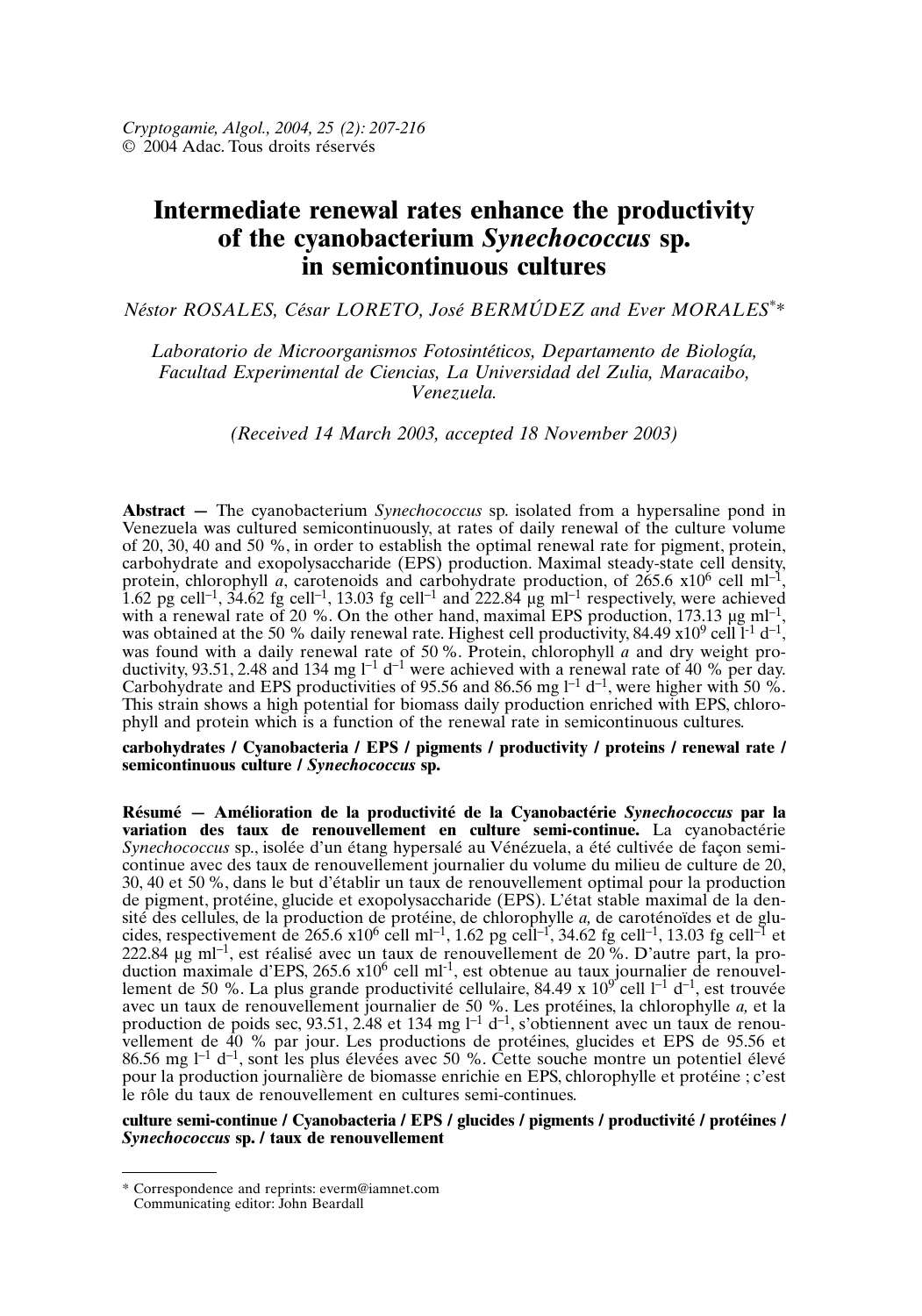## **INTRODUCTION**

The influence of several environmental factors on growth and physiology of many cyanobacteria such as *Oscillatoria agardhii* Gomont, *Anacystis nidulans* and *Synechococcus* sp. has been described in batch cultures (Sivonen, 1990; Van Liere *et al*., 1979; Utkilen, 1984). Likewise, growth of many strains of *Synechococcus*, has been described as a function of salinity (Díaz & Reyes, 1992), illuroccus, has been described as a function of sainity (Diaz & Reyes, 1992), ind-<br>mination (Beljanin & Trenkenšu, 1977; Koblizek *et al.*, 1997), temperature (Sakamoto & Bryant, 1998; Inoue *et al.*, 2000) and nutrients (Ritchie *et al.*, 1997; Sauer *et al.*, 1999). However, in batch cultures the cell composition changes with culture age. Thus, it is difficult to apply those techniques for obtain enriched biomass with a known composition.

Previous studies have demonstrated the potential importance of the use of semicontinuous cultures for the production of marine microalgae because of the simplicity of operation of the system and the possibility of manipulating the productivity and the biochemical composition of the microalgal biomass through changes in culture parameters such as renewal rate, nutrient concentration or irradiance (Sukenik *et al.*, 1993; Otero *et al.,* 1997).

Batch cultures have been traditionally considered as optimal systems for the production of secondary metabolites but when the productivity of batch cultures is calculated by dividing the concentration in stationary phase by the number of days to reach it, the productivity obtained with the semicontinuous culture is much higher; in many cases are higher than those obtained in continuously operated photobioreactors (Fábregas *et al.*, 1998; Fábregas & Otero, 1998).

For example, *Tetraselmis suecica* enhanced the protein and lipid production in semicontinuous cultures at a daily renewal rate of 50 % and at a concentration of 8 mmol N l-1 (Fábregas *et al.,* 1995b). In contrast, eicosapentaenoic acid productivity was stimulated at high renewal rates in *Porphyridium cruentum* (Fábregas *et al.,* 1998).

Very little information is available on the responses in the metabolic activity and biochemical composition of cyanobacteria in semicontinuous cultures. However, an increase in phycocyanin, chlorophyll *a* and EPS has been already described in semicontinuous cultures of *Anabaena* sp. PCC 7120 (Morales *et al*., 2002). In addition, the influence of nitrogen starvation on the cell cycle, and pigment and DNA contents have been reported for *Synechococcus* WH7803 cultured continuously (Liu *et al.*, 1999).

It is necessary to undertake the isolation and characterization of autochthonous cyanobacterial strains from hypersaline environments for physiological studies in order to evaluate their potential for the production of biotechnologically valuable compounds, as for example, with the production of EPS with industrial value in the marine cyanobacterium *Cyanothece* sp. (Shah *et al.*, 2000).

In the last decade, many strains of *Synechococcus* have been used successfully in the biotechnological field for the production of various metabolites such as chlorophyll, carotenoids and exopolysaccharides, as well as the production of other compounds like absisic acid, ethanol and halogens (Marsalek *et al.*, 1992; Takano *et al.*, 1995; Scarrat & Moore, 1997; Deng & Coleman, 1999) and in aquaculture for shrimp feeding (Gallager, 1988; De Mott, 1998).

In this paper, we report the cellular, chlorophyll *a*, carotenoids, protein, carbohydrate and EPS productivity as a function of renewal rate in semicontinuous cultures in *Synechococcus* sp., a species which shows high potential for biomass production enriched with biotechnologically valuable compounds.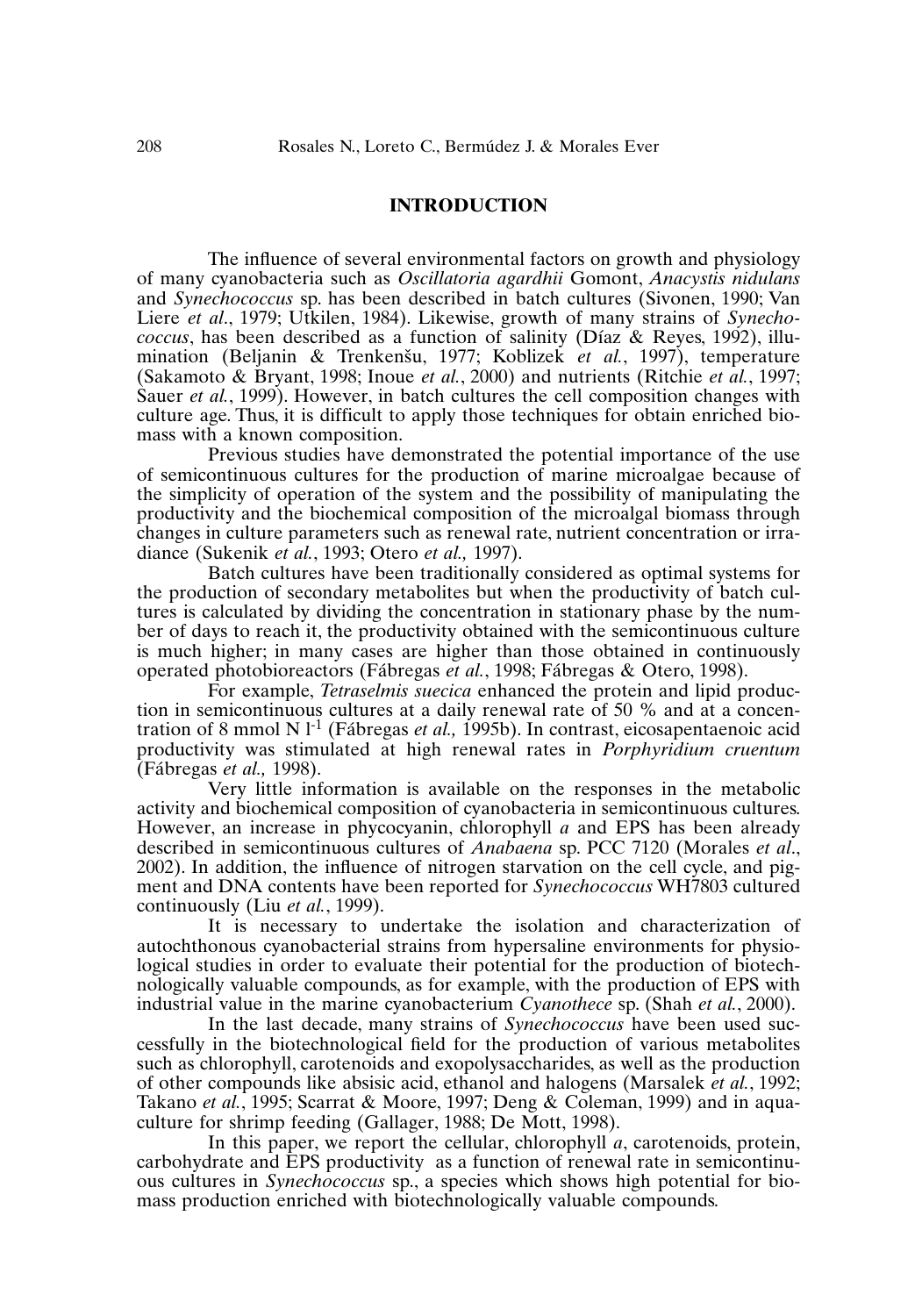# **MATERIALS AND METHODS**

The cyanobacterium *Synechococcus* sp. was isolated from a hypersaline pond (Salina Rica) north of Maracaibo, Venezuela. Cultures, in triplicate, were maintained in 350 ml flasks with 150 ml culture medium composed of sterilized seawater (salinity 35 ‰) enriched with nutrients (Fábregas *et al*., 1984) at a concentration of 8 mmol (nitrate) N  $l^{-1}$ ; with a N:P ratio of 20:1. Flasks were inoculated with 15 x 10<sup>6</sup> cell m<sup>1-1</sup> and maintained at  $27 \pm 2$ °C under a 12h-light/12h-dark cycle with a photon flux of 156 mmol of photons  $m^{-2}$  s<sup>-1</sup> and constant aeration of  $4.95 \pm 0.03$  ml s<sup>-1</sup>.

The semicontinuous regime started once the culture reached the peak of the exponential growth phase, by renewing either 20, 30, 40 or 50 % of the culture volume daily. The renewal of the cultures was made during the first hours of the light period with sterilized seawater enriched with nutrients at the initial concentration. Cultures were kept in this semicontinuous regime for 15 days after stabilization without significant variation in steady-state cell density. The control was a batch culture maintained under the same conditions described above.

Cell density was determined by microscope counting using an improved Neübauer haematocytometer. Biomass was harvested by centrifugation at 18,000 x g for 15 min. Frozen biomass, stored at  $-20$  °C, was used for all the biochemical analyses, except for pigments content, for which fresh biomass samples were used. The protein content was determined by the Folin-Lowry method (Lowry *et al.*, 1951) modified by Herbert *et al.* (1971). Pigments were extracted in methanol (99 %) at 4  $\degree$ C overnight and determined spectrophotometrically using the equations of Marker *et al.* (1980) for chlorophyll *a* and Strikland & Parsons (1972) for carotenoids. Carbohydrates were measured by the phenol-sulfuric acid method (Kochert, 1978). Exopolysaccharides (EPS) were quantified by the same method after clarification by centrifugation. Dry weight was determined using a Millipore<sup> $\odot$ </sup> filtration system, with  $0.45 \mu m$  fiberglass filters, by the method of Utting (1985).

The cell and metabolites productivity corresponds to the number of cells or concentration of metabolite obtained per liter of culture per day, and is related to the renewal rate applied to the culture (expressed as cell (or mg)  $l^{-1}$  d<sup>-1</sup>), using the equation of Otero (1994).

Statistical analyses were performed with StatMost for Windows 3.0, using analysis of variance (ANOVA) and Sheffé's test to examine differences in cellular density and biochemical composition between different renewal rates.

### **RESULTS**

Growth of *Synechococcus* sp. was stable during the semicontinuous regime, but in contrast, population growth in batch culture presented a short stationary phase and then started to decrease on  $16<sup>th</sup>$  day of culture (Fig. 1).

Steady-state cell density decreased with renewal rate. The highest biomass value of  $265.6 \pm 8.8 \times 10^6$  cell ml<sup>-1</sup> was reached at a 20 % renewal rate (Tab. 1). Cell densities at daily renewal rates of 20 % and 30 % were stabilized within 6 and 8 days after starting the semicontinuous regime, and within 10 days at 40 % and 50 % (Fig. 1).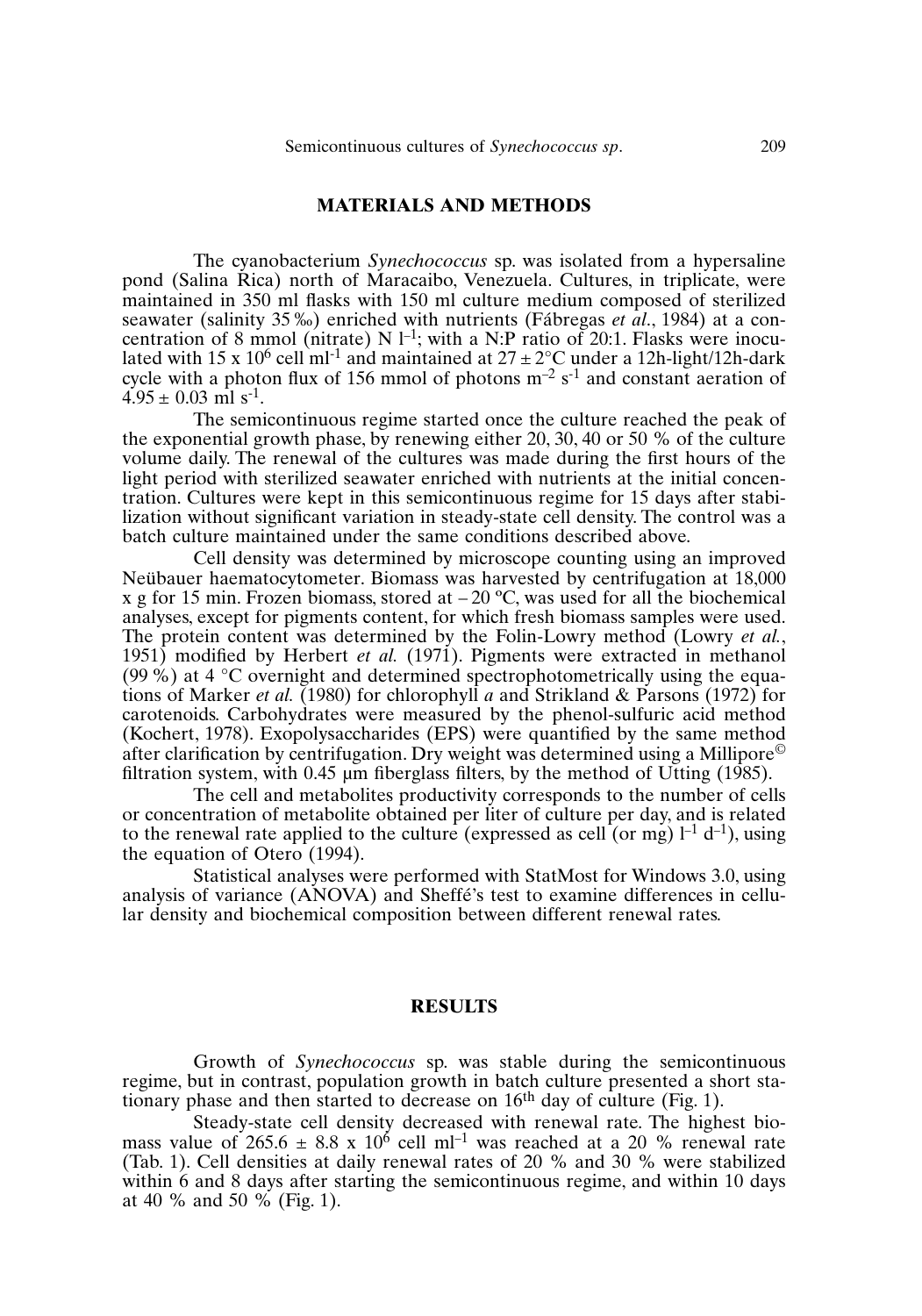

Fig. 1. Growth of *Synechococcus* sp. in semicontinuous cultures at different daily renewal rates.

|               | Control        | 20             | 30             | 40             | 50             |
|---------------|----------------|----------------|----------------|----------------|----------------|
| Cell Density  | $238.1 + 19.6$ | $265.6 + 8.8$  | $201.6 + 8.09$ | $187.6 + 5.4$  | $168.9 + 5.8$  |
| Chlorophyll a | $44.56 + 2.82$ | $34.62 + 3.41$ | $33.19 + 3.29$ | $31.06 + 1.81$ | $25.00 + 2.57$ |
| Carotenoid    | $17.42 + 1.42$ | $13.03 + 0.98$ | $12.69 + 0.81$ | $10.02 + 0.62$ | $7.20 + 0.71$  |
| Protein       | $2.13 + 0.07$  | $1.62 + 0.15$  | $1.54 + 0.13$  | $1.29 + 0.04$  | $0.96 + 0.10$  |
| Carbohydrate  | $1.42 + 0.005$ | $0.83 + 0.04$  | $0.80 + 0.03$  | $0.94 + 0.04$  | $1.18 + 0.01$  |
| Dry Weight    | $2.56 + 0.32$  | $1.86 + 0.19$  | $2.23 + 0.19$  | $1.61 + 0.10$  | $1.31 + 0.07$  |

Tab. 1. Cell density (x  $10^6$  cell ml<sup>-1</sup>) and chlorophyll *a* (fg cell<sup>-1</sup>), carotenoids (fg cell<sup>-1</sup>), protein (pg cell<sup>-1</sup>), carbohydrate (pg cell<sup>-1</sup>) and dry weight ( $\mu$ g cell<sup>-1</sup>) production in semicontinuous cultures at different renewal rates (%) of *Synechococcus* sp.

Chlorophyll *a*, carotenoid and protein production was also inversely proportional to renewal rate, with highest values of protein  $(1.62 \pm 0.15 \text{ pg cell}^{-1})$ , chlorophyll *a*  $(34.62 \pm 3.41 \text{ fg cell}^{-1})$  and carotenoid  $(13.03 \pm 0.98 \text{ fg cell}^{-1})$  being found at the lowest (20 %) daily renewal rate. The highest dry weight was obtained in the control culture and at the 30 % daily renewal rate, between which there were no significant differences ( $p > 0.05$ ) (Tab. 1).

EPS production was directly proportional to the daily renewal rate, increasing from 33.38  $\pm$  3.22 µg ml<sup>-1</sup> at 20 % to 173.13  $\pm$  2.47 µg ml<sup>-1</sup> at 50 %. These values were 2.8 and 5 times higher than in batch cultures and at the lowest (20 %) renewal rate. However, carbohydrate production decreased with increasing renewal rate, with the peak value of  $222.3 \pm 11.71$  mg ml<sup>-1</sup> at a daily renewal rate of 20 % and the lowest value of 191.1  $\pm$  15.79 mg mI<sup>-1</sup> at 50 % (Fig. 2).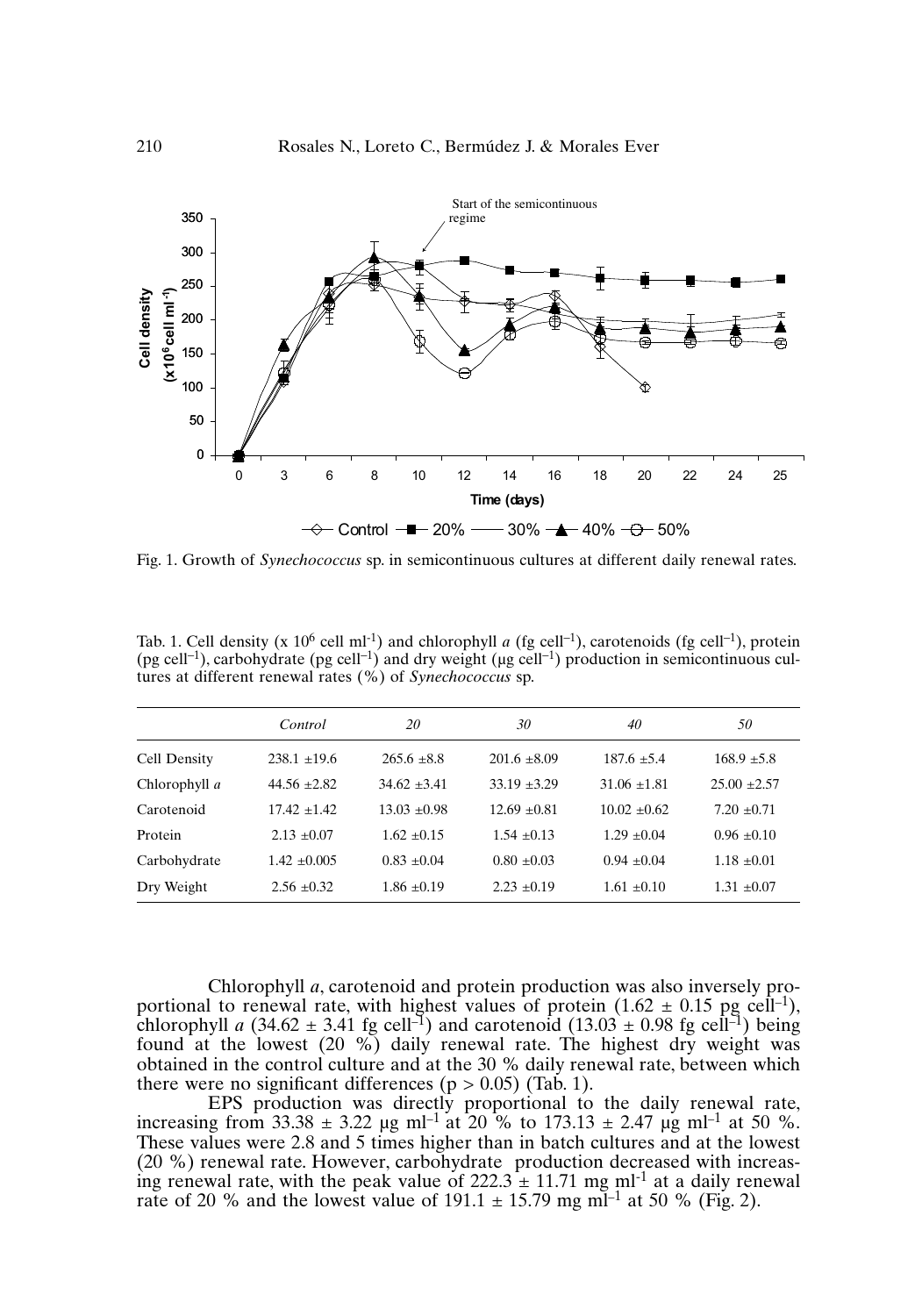

Fig. 2. Production of carbohydrate and EPS in semicontinuous cultures at different daily renewal rates of *Synechococcus* sp.



Fig. 3. Cell and dry weight productivity in semicontinuous cultures at different daily renewal rates in cultures of *Synechococcus* sp.

Highest carbohydrate (95.56 mg  $l^{-1}$  d<sup>-1</sup>) and EPS (86.56 mg  $l^{-1}$  d<sup>-1</sup>) productivity was obtained at a 50 % renewal rate. These were 2 and 12.9 times higher than the productivity reached at 20 % (Fig. 2).

Maximum cell productivity peaked at the 50 % renewal rate, with 84.49 x  $10^9$  cell  $1^{-1}$  d<sup>-1</sup>, and was 1.5 times higher than that at 20 %. Highest protein (93.51 mg l<sup>-1</sup> d<sup>-1</sup>), dry weight (134.4 mg l<sup>-1</sup> d<sup>-1</sup>), chlorophyll *a* (2.48 mg l<sup>-1</sup> d<sup>-1</sup>) and carotenoid (0.84 mg  $l^{-1}$  d<sup>-1</sup>) productivity was produced in cultures at 40%, although there are no statistical differences  $(p > 0.05)$  between the remaining values (Figs 3 and 4).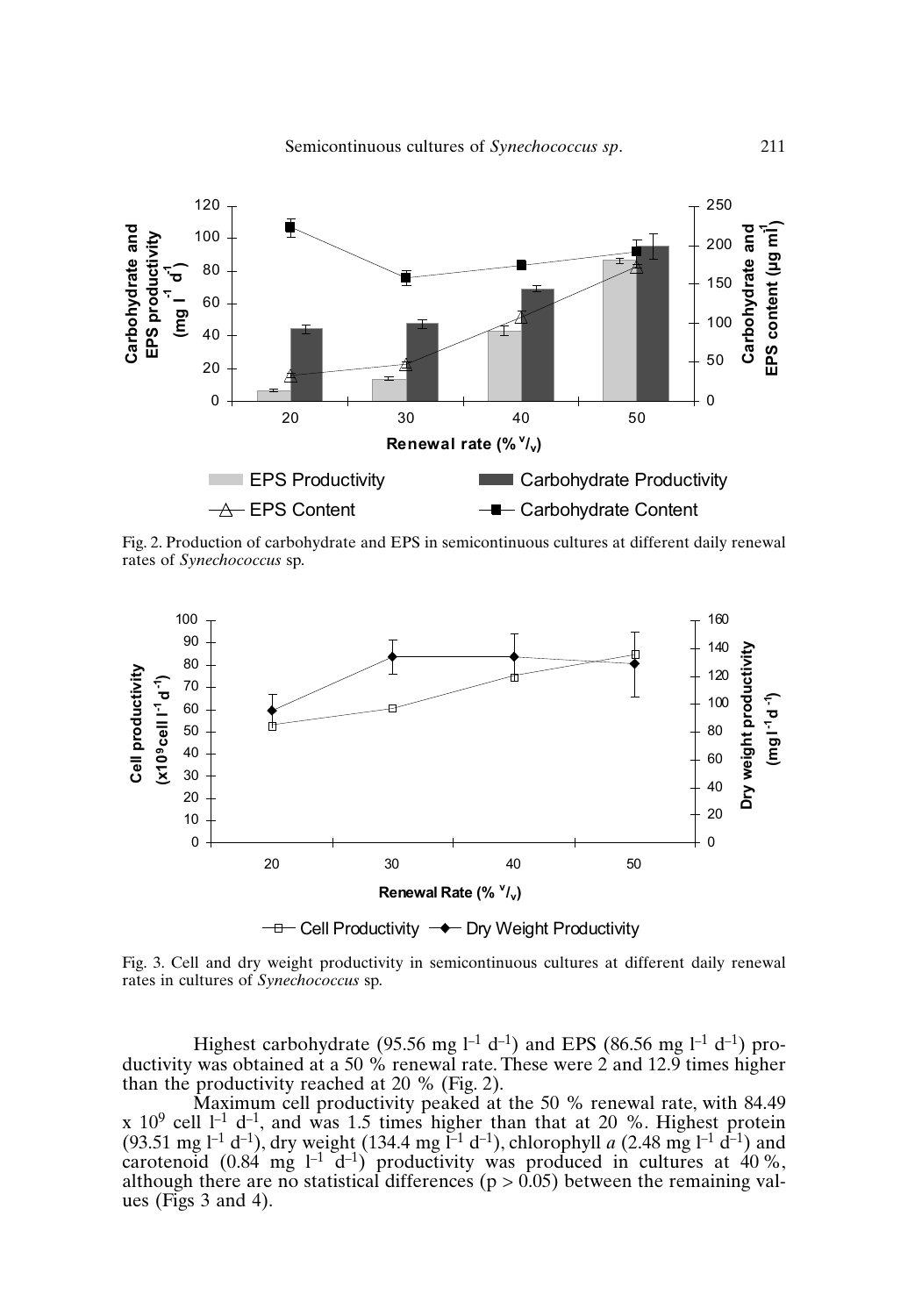

Fig. 4. Protein, chlorophyll *a* and carotenoid productivity in semicontinuous cultures at different daily renewal rates in cultures of *Synechococcus* sp.

#### **DISCUSSION**

This study demonstrates that it is possible to maintain a daily biomass production of this cyanobacterium in semicontinuous cultures, as compared to batch systems. The latter have been traditionally considered as the optimal systems for the production of secondary metabolites but when the productivity of batch cultures is calculated by dividing the concentration in stationary phase by the number of days to reach it, the productivity obtained with the semicontinuos culture is much higher (Fábregas *et al.*, 1998).

In the semicontinuous regime, the culture may be manipulated with daily inputs of nutrients, according to the renewal rate. With this process, the physiological condition of cells remains similar to that found in exponential phase (Fábregas *et al.*, 1995a).

The renewal rate is a valuable tool to control biomass and metabolite productivity in microalgae and cyanobacteria during steady-state in semicontinuos cultures. Every renewal rate modulates the metabolic activity of the cells in relation to nutrient availability and the effective light intensity. The high efficiency in biomass production of the cyanobacterium at different renewal rates, enables sufficient growth rate to regenerate the cell population every 24 h. This sustained production applies equally to the remaining metabolites.

In this study, the highest cell density stabilization (obtained at 20 %) agreed with the results reported for the microalga *Dunaliella tertiolecta* (Fábregas *et al*., 1995a), which yielded high stabilization densities at daily renewal rates between 10 and 30 %.

In general, productivity is maximal at intermediate renewal rates (30 % and 40 %) and lower at higher rates (Otero *et al*., 1997). Our results showed a peak at the highest renewal rate. Evidently, *Synechococcus* sp. is able to maintain an elevated growth rate, and consequently significant cell productivity, at the 50 % daily renewal rate.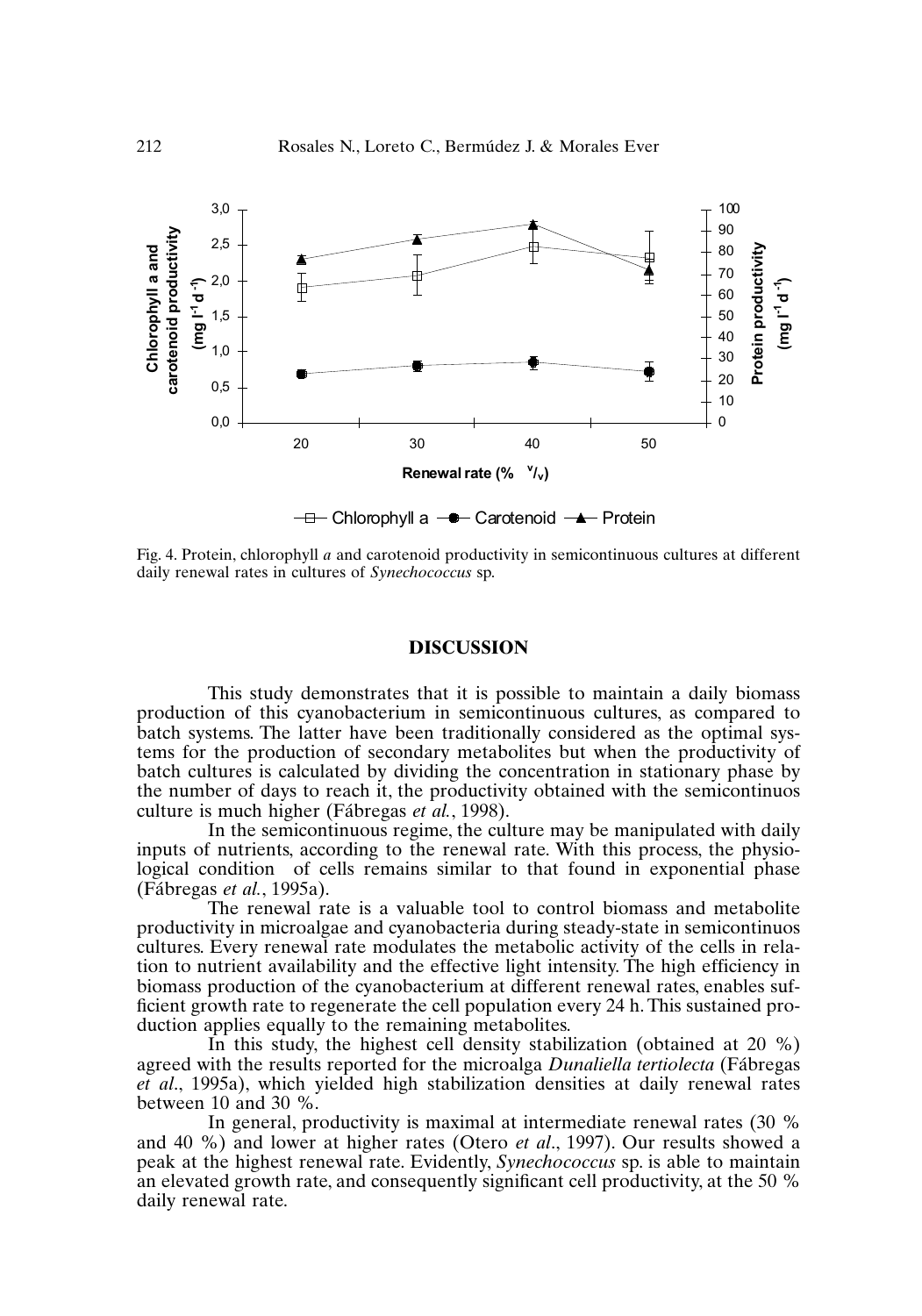Decreases in pigment, chlorophyll *a* and carotenoids content with increased renewal rate have been previously described in semicontinuous cultures of microalgae. Elevated chlorophyll synthesis at low renewal rates is due to limited light (Beardall & Morris, 1976). At higher renewal rates, more light is available due to decreased self-shading within cultures. Thus, the amount of pigments needed to optimize the photosynthesis rate is low, resulting in lower pigment content (Fábregas *et al.,* 1998).

Improved production of protein by the cyanobacterium under a semicontinuous regime depends on cell density. That is, at the lowest (20 %) renewal rate, with the lowest growth rate and nutrient concentration, protein production is higher. Conversely, at a daily renewal rate of 50 %, cells duplicate at higher rates and in high nutrient conditions, hence, the protein content is lower. A decrease in protein content with renewal rate, under nitrogen saturating conditions, has also been observed in the microalga *Nannochloropsis gaditana* (Maseda, 2002).

A decrease in carbohydrate production with renewal rates has also been described in the microalgae *Tetraselmis suecica* and *Phaeodactylum tricornutum* (Fábregas *et al.*, 1995b; 1996). In cultures at low renewal rates, cells start to accumulate reserve substances in the form of sugars, just as in mass cultures with low nutrient concentrations (Ben-Amotz, 1987).

Likewise, the high protein productivity obtained in *Synechococcus* at the moderate daily renewal rate of 40 %, has also been reported in the microalgae *Porphyridium cruentum, Dunaliella tertiolecta, Chlorella autotrophica, Tetraselmis suecica* and *Isochrysis galbana*, for daily renewal rates between 30 and 40 % (Otero, 1994).

Our observation that carbohydrate productivity and renewal rate are directly proportional conflicts with early studies, where the trend is for carbohydrate production to decrease with renewal rate, due to their use as a primary energy source (Otero *et al.,* 1997). For example, carbohydrate productivity decreases with renewal rate in the microalga *Phaeodactylum tricornutum,* maintained with sufficient nitrogen and in semicontinuous culture (Fábregas *et al.,* 1996).

However, the increase in carbohydrate synthesis in our strain of *Synechococcus*, may be related to increased exopolysaccharide production with increased renewal rate, as a physiological strategy to maintain sugar levels available for EPS synthesis.

The sulfated polysaccharide production in the microalga *Porphyridium cruentum* was stimulated at the highest renewal rate, and therefore with increasing nutrient availability and effective light intensity in the semicontinuous cultures at 50 % (Fábregas *et al.*, 1998). Thus, these two factors seem to favor exopolysaccharide synthesis in *Synechococcus* sp., even though some studies relate nitrogen charide synthesis in *synechococcus* sp., even though some studies relate hitrogen<br>limitation to exopolysaccharide production (Beljanin & Trenkenšu, 1977; Moreno *et al.*, 1998; Giroldo & Vieira, 2002).

The direct effect of nitrogen availability on exopolysaccharide production had been reported previously in batch cultures with high nutrient concentrations (Arad *et al.,* 1988; Friedman *et al.,* 1991). Here, *Synechococcus* was cultured in nutrient-sufficient conditions (8 mmol N  $1^{-1}$  NaNO<sub>3</sub>); which could stimulate the exopolysaccharide production in semicontinuous cultures.

The results suggest that our strain of *Synechococcus* may be used at elevated renewal rates of 40-50 % for daily production of pigments, proteins, carbohydrates and EPS, in comparison to batch cultures, which may be used only during the stationary phase. In addition, we demonstrated that renewal rate exerts control on productivity and biochemical composition of semicontinuous cultures.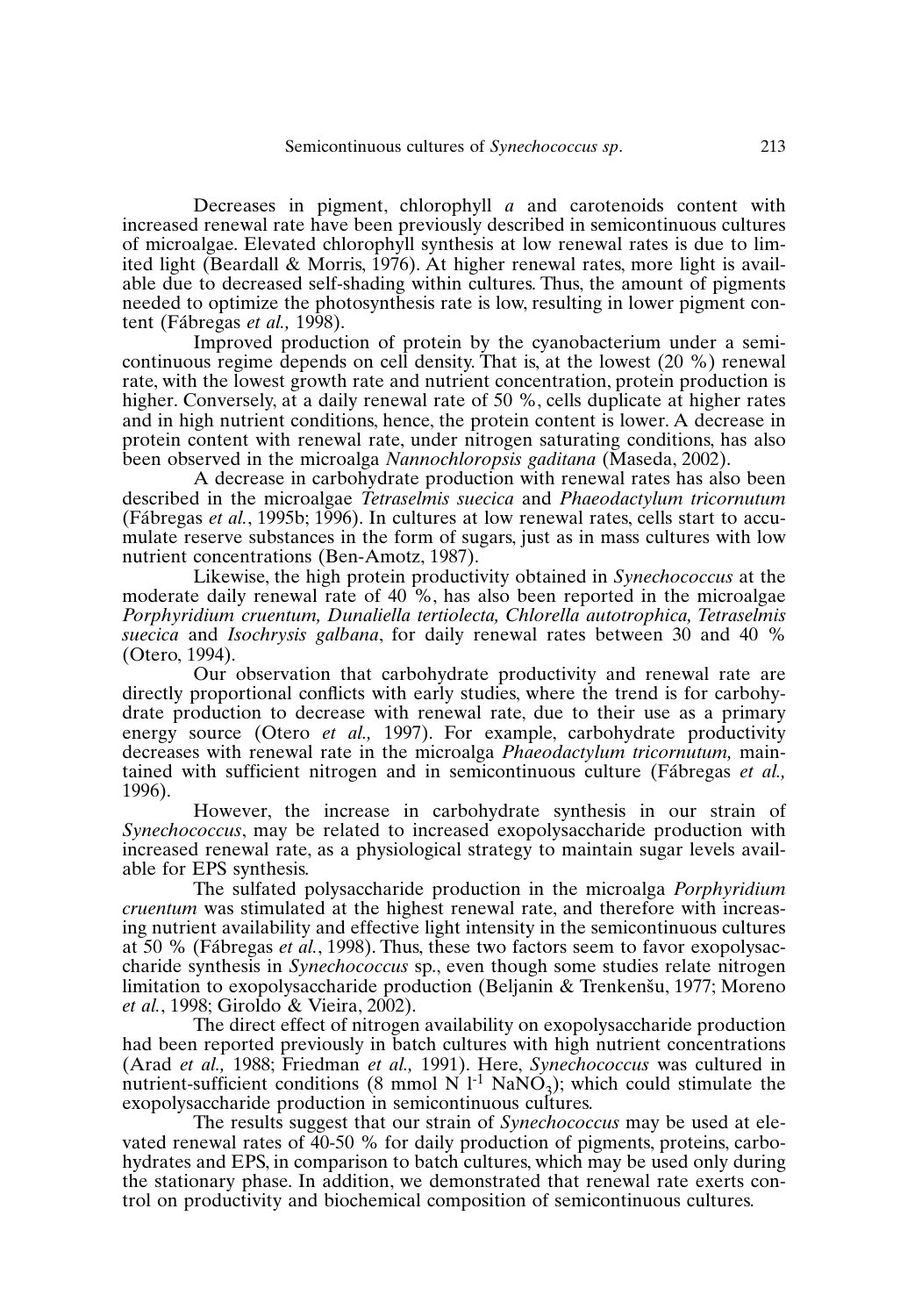**Acknowledgement.** This research was supported by grants from FONACIT (S1- 2000000786).

#### **REFERENCES**

- ARAD S., FRIEDMAN O. & ROTEM A., 1988 Effect of nitrogen on polysaccharide production in a *Porphyridium* sp. *Applied and Environmental Microbiology* 54: 2411-2414.
- BEARDALL J. & MORRIS I., 1976 The concept of light intensity adaptation in marine phytoplankton: some experiments with *Phaeodactylum tricornutum. Marine Biology* 37: 377-387.
- BIOLOGY 31: 311-381.<br>BELJANIN V.N. & TRENKENŠU A.P., 1977 Growth and spectrophotometric characteristics of the blue-green alga *Synechococcus elongatus* under different temperature and light conditions. *Archives of Hydrobiology, Suppl. 51/ Algological Studies* 18: 46-66.
- BEN-AMOTZ A., 1987 Effect of irradiance and nutrient deficiency on the chemical composition of *Dunaliella bardawil* Ben-Amotz & Avron (Volvocales, Chlorophyta). *Journal of Plant Physiology* 1131: 479-487.
- DE MOTT W.,  $1998 -$  Utilization of a cyanobacterium and a phosphorous-deficient green alga as a complementary resources by daphnids. *Ecology* 79(7): 2463-2481.
- DENG M.  $\&$  COLEMAN J., 1999  $-$  Ethanol synthesis by genetic engineering in cyanobacteria. *Applied and Environmental Microbiology* 65(2): 523-528.
- DÍAZ J.R. & REYES G.R., 1992 *Synechococcus* sp. A0185001PS (Cyanobacteria), II efectos de la concentración de NaCl, irradiación y temperatura sobre el crecimiento de una cepa aislada de la salina artificial de Araya, Venezuela. *Boletín del Instituto Oceanográfico de Venezuela* 31: 45-50.
- FÁBREGAS J., ABALDE J., HERRERO C., CABEZAS B. & VEIGA M., 1984 Growth of marine microalgae *Tetraselmis suecica* in batch cultures with different salinities and nutrient concentration. *Aquaculture* 51: 237-243.
- FÁBREGAS J., PATIÑO M., ARREDONDO B., TOBAR J. & OTERO A., 1995a Renewal rate and nutrient concentrations as tools to modify productivity and biochemical composition of cyclostat cultures of the marine microalga *Dunaliella tertiolecta*. *Applied Microbiological Biotechnology* 44: 287-292.
- FÁBREGAS J., PATIÑO M., VECINO E., CHÁZARO F. & OTERO A., 1995b Productivity and biochemical composition of cyclostat cultures of the marine microalga *Tetraselmis suecica*. *Applied and Microbiological Biotechnology* 43: 617-621.
- FÁBREGAS J., PATIÑO M., MORALES E., CORDERO B. & OTERO A., 1996 Optimal renewal rate and nutrient concentration for the production of the marine microalga *Phaeodactylum tricornutum* in semicontinuos cultures. *Applied and Environmental Microbiology* 62: 266-268.
- FÁBREGAS J., GARCÍA D., MORALES E., DOMÍNGUEZ A. & OTERO A., 1998 Renewal rates of semicontinuous cultures of the microalga *Porphyridium cruentum* modifies phycoerythrin, exopolysaccharide and fatty acid productivity. *Journal of Fermentation Bioengineering* 86: 463-467.
- FÁBREGAS J. & OTERO A., 1998 Modificación del valor nutritivo de las microalgas marinas en cultivos semicontinuos. *In:* Herrero C. & Abalde J. (Ed.), *Biotecnología y Aplicaciones de Microorganismos Pigmentados*. Servicio de Publicacións, Universidade Da Coruña. pp. 119-130.
- FRIEDMAN O., DUBINSKY A. & ARAD S.,  $1991 -$  Effect of light intensity on growth and polysaccharide production in red and blue-green Rhodophyta unicells. *Bioresearch Technology* 38: 105-110.
- GALLAGER S., 1988 Visual observations of particle manipulation during feeding in larvae of a bivalve mollusc. *Bulletin of Marine Sciences* 43(3): 344-365.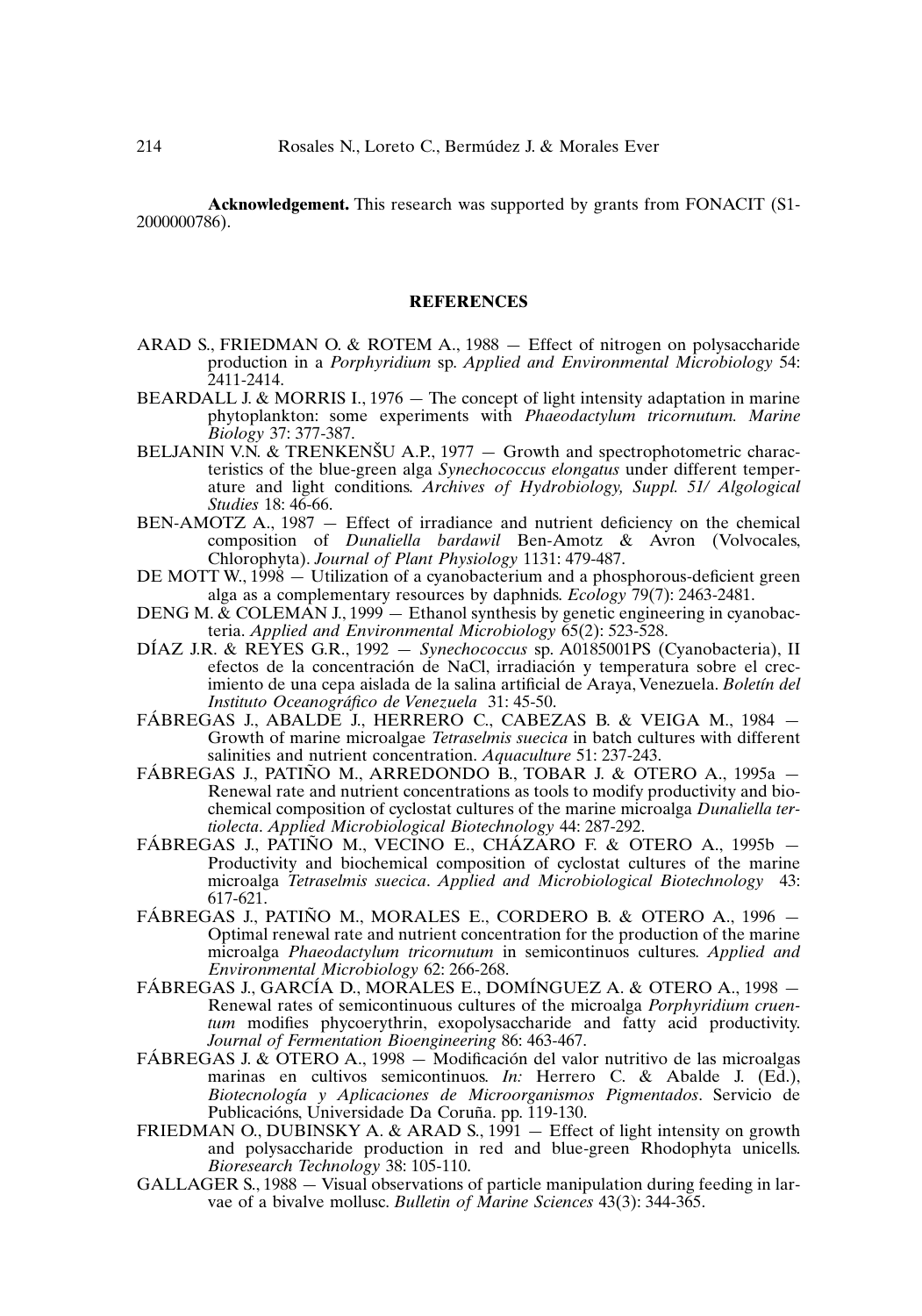- GIROLDO D. & VIEIRA A., 2002 An extracellular sulfated fucose-rich polysaccharide produced by a tropical strain *Cryptomonas obovata* (Cryptophyceae). *Journal of Applied Phycology* 14(3): 185-191.
- HERBERT D., PHIPPS P. & STRONOE R., 1971 Chemical analysis of microbial cells. Vol 5B: 209-344. *In*: Norris J.R. & Ribbons D. (Ed.), *Methods in Microbiology*. Academic Press.
- INOUE N., EMI T., YAMANE Y., KASHINO Y., KOIKE H. & SATOH K., 2000 Effects of high-temperature treatments on a thermophilic cyanobacterium *Synechococcus vulcanus. Plant Cell Physiology* 41(4): 515-522.
- KOBLIZEK M., MAREK M., KOMENDA J. & NEDBAL L., 1997 Light adaptation on the cyanobacterium *Synechococcus* sp. PCC 7942 measured by the dual-modulation fluorometer. *Journal of Luminescence* (72-74): 584-590.
- KOCHERT G., 1978 Carbohydrate determination by the phenol sulfuric acid method. *In:* Hellebust J.A. & Craigie J.S. (Ed.), *Handbook of phycological methods. Physiological and biochemical methods.* London*,*Cambridge University Press, pp. 95-97.
- LIU H., BIDIGARE R., LAWS E., LANDRY M. & CAMPBELL L., 1999 Cell cycle and physiological characteristics of *Synechococcus* (WH7803) in chemostat cultures. *Marine Ecology Progress Series* 189: 17-25.
- LOWRY O., ROSEBROUGH H., FARR A. & RANDALL R., 1951 Protein measurement with the Folin-phenol reagent. *Journal of Biological Biochemistry* 193: 265- 275.
- MARKER A., NUSCH E., RAI H. & RIEMANN B., 1980  $-$  The measurement of photosynthetic pigments in freshwater and standarization of methods: conclusions and recommendations. *Archiv für Hydrobiologie, Ergebnisse der Limnologie* 14: 91-106.
- MARSALEK B., ZAHRADNICKOVA H. & HRONKOVA M., 1992 Extracellular abscisic acid produced by cyanobacteria under salt stress. *Journal of Plant Physiology* 139(4): 506-508.
- MASEDA, A. 2002 La luz modifica la productividad, la composición y el proteoma de microalgas del género *Nannochloropsis*. Ph.D. thesis. University of Santiago, Santiago, Spain.
- MORENO J., VARGAS M., OLIVARES H., RIVAS J. & GUERRERO M., 1998 Exopolysaccharide production by the cyanobacterium *Anabaena* sp. ATCC 33047 in batch and continuous culture. *Journal of Biotechnology* 60: 175-182.
- MORALES E., RODRIGUEZ M., GARCÍA D., LORETO C. & MARCO C., 2002 Crecimiento, producción de pigmentos y exopolisacáridos de la cianobacteria *Anabaena* sp. PCC 7120 en función del pH y CO<sub>2</sub>. *Interciencia* 27 (7): 373-378.
- OTERO A., 1994 Modificación de la composición bioquímica de microalgas marinas en régimen de ciclostato. Ph.D. thesis, University of Santiago, Santiago, Spain.
- OTERO A., GARCÍA D. & FÁBREGAS J., 1997 Factors controlling eicosapentaenoic acid production in semicontinuous cultures of marine microalgae. *Journal of Applied Phycology* 9: 465-469.
- RITCHIE R., TRAUTMAN D. & LARKUM A.W., 1997 Phosphate uptake in the cyanobacterium *Synechococcus R-2* PCC 7942. *Plant Cell Physiology* 38(11): 1232-1241.
- SAKAMOTO T. & BRYANT D., 1998 Growth at low temperature causes nitrogen limitation in the cyanobacterium *Synechococcus* sp. PCC 7002. *Archives of Microbiology* 169: 10-19.
- SAUER J., GÖRL M. & FORCHHAMMER K., 1999 Nitrogen starvation in *Synechococcus* PCC 7942: involvement of glutamine synthetase and NtcA in phycobiliprotein degradation and survival. *Archives of Microbiology* 172: 247-255.
- SCARRATT M. & MOORE R., 1997 Production of methyl bromide and methyl chloride in laboratory cultures of marine phytoplankton II. *Marine Chemistry* 59(3-4): 311-320.
- SHAH V., RAY A., GARG N. & MADAMWAR D., 2000 Characterization of the extracellular polysaccharide produced by a marine cyanobacterium, *Cyanothece* sp.